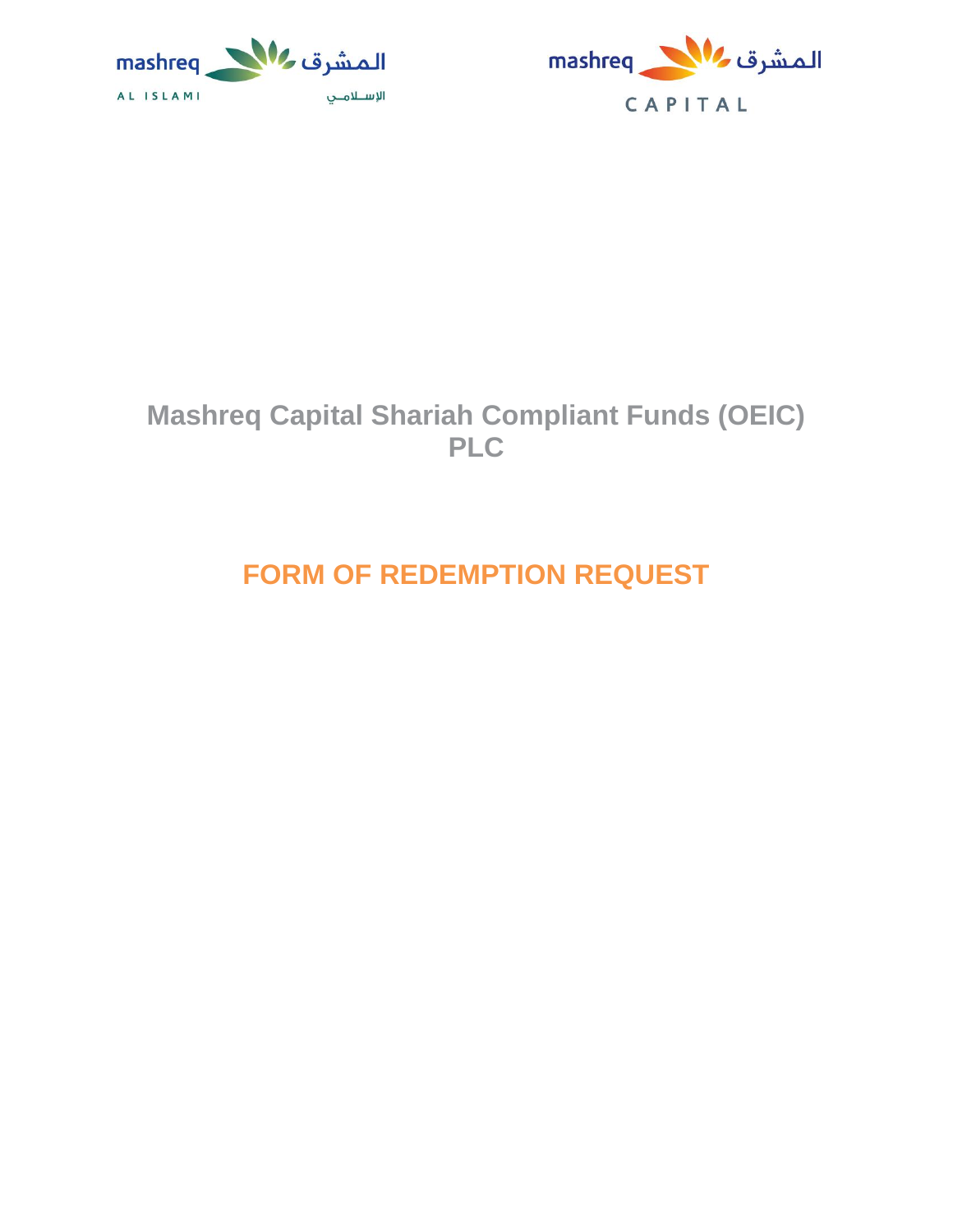#### To: **Mashreq Capital (DIFC) Limited** Office 2803, Tower 2 Al Fattan Currency House, Level 28 DIFC, P.O. Box 1250, Dubai

I/We, the undersigned, refer to the Prospectus in respect of **Mashreq Capital Shariah Compliant Funds (OEIC) PLC** (the **"Fund"**) and to the Fund's articles of association (together the **"Fund Documents"**). Terms defined in the Fund Documents and not otherwise defined in this Redemption Request shall have the meaning ascribed thereto in the Fund Documents.

1. I/We, being the holder(s) of Shares in the Fund's sub-fund **Mashreq Al-Islami Income Fund**, (the **"MAIIF"** Sub-Fund) or the **Mashreq Al-Islami Equity Fund**, (the **"MAIEF"** Sub-Fund) hereby irrevocably request the Fund to redeem the following Shares on the earliest Redemption Date on which it is able to do so in accordance with the terms and conditions contained in the Fund Documents

|                                          | [insert number] Class "B" Shares OR Class "B" Shares for an aggregate value of [13] ________________              |
|------------------------------------------|-------------------------------------------------------------------------------------------------------------------|
| USD___________________ [insert amount]   |                                                                                                                   |
| OR.                                      |                                                                                                                   |
|                                          | [insert number] Class "C" Shares OR Class "C" Shares for an aggregate value of                                    |
| USD____________________ [insert amount]  |                                                                                                                   |
| <b>OR</b>                                |                                                                                                                   |
|                                          | [insert number] Class "D Accumulation" Shares OR Class "D Accumulation" Shares for an                             |
|                                          | aggregate value of USD_________________ [insert amount]                                                           |
| OR.                                      |                                                                                                                   |
|                                          | ______________________ [insert number] Class "D AED Accumulation" Shares OR Class "D AED Accumulation" Shares for |
|                                          | an aggregate value of AED___________________ [insert amount]                                                      |
| OR                                       |                                                                                                                   |
|                                          | [insert number] Class "D Income" Shares OR Class "D Income" Shares for an aggregate value of                      |
| USD____________________ [insert amount]  |                                                                                                                   |
| <b>OR</b>                                |                                                                                                                   |
|                                          | [insert number] Class "D AED Income" Shares OR Class "D AED Income" Shares for an aggregate                       |
|                                          | value of AED____________________ [insert amount]                                                                  |
| OR                                       |                                                                                                                   |
|                                          | _________________________ [insert number] Class "E" Shares OR Class "E" Shares for an aggregate value of          |
| USD_____________________ [insert amount] |                                                                                                                   |
| <b>OR</b>                                |                                                                                                                   |
|                                          | _________________________ [ <i>insert number</i> ] Class "F" Shares OR Class "F" Shares for an aggregate value of |
| USD____________________ [insert amount]  |                                                                                                                   |
| OR                                       |                                                                                                                   |
|                                          | [insert number] Class "G Accumulation" Shares OR Class "G Accumulation" Shares for an                             |
|                                          | aggregate value of USD__________________ [insert amount]                                                          |
| <b>OR</b>                                |                                                                                                                   |
|                                          | [insert number] Class "G AED Accumulation" Shares OR Class "G AED Accumulation" Shares for                        |
|                                          | an aggregate value of AED________________________ [insert amount]                                                 |
| <b>OR</b>                                |                                                                                                                   |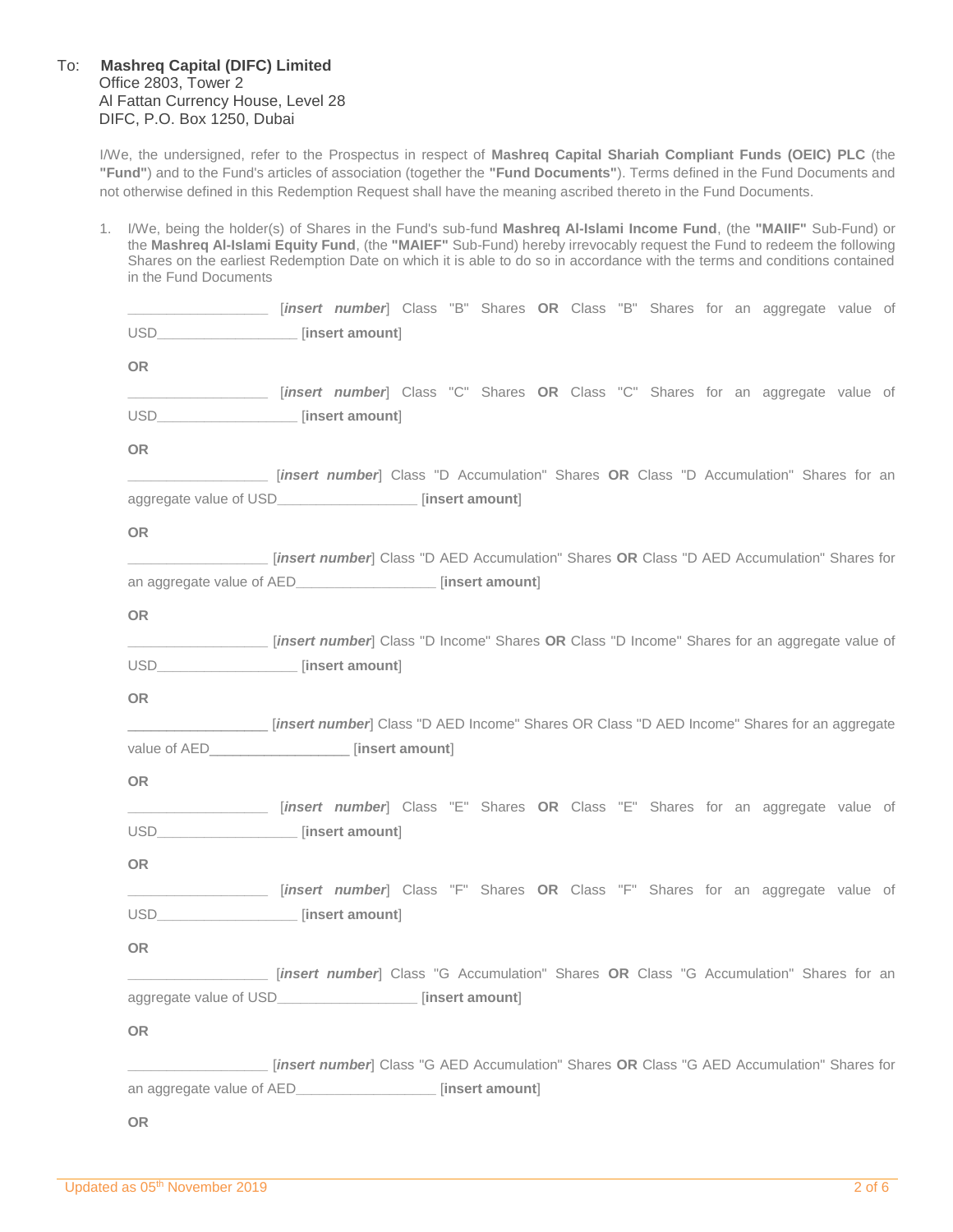**\_\_\_\_\_\_\_\_\_\_\_\_\_\_\_\_\_\_** [*insert number*] Class "G Income" Shares **OR** Class "G Income" Shares for an aggregate value of USD**\_\_\_\_\_\_\_\_\_\_\_\_\_\_\_\_\_\_** [**insert amount**]

**OR**

**\_\_\_\_\_\_\_\_\_\_\_\_\_\_\_\_\_\_** [*insert number*] Class "G AED Income" Shares **OR** Class "G AED Income" Shares for an aggregate value of AED**\_\_\_\_\_\_\_\_\_\_\_\_\_\_\_\_\_\_** [**insert amount**]

I/We acknowledge that only whole (no fractional) Class "B", Class "C", Class "D Accumulation", Class "D Income", Class "D AED Accumulation", Class "D AED Income", Class "E", Class "F", Class "G Accumulation", Class "G Income", Class "G AED Accumulation" and Class "G AED Income" Shares will be redeemed by the Fund and that accordingly the redemption amount paid to us by the Fund may be higher than the amount requested above.

- 2. I/We hereby request that the redemption amount be paid to me/us  $\Box$  by electronic transfer (net of the electronic transfer fee) to the account instructed by me/us below in United States Dollars **[check the appropriate box].**
- 3. I/We hereby request that the redemption amount be paid to me/us  $\Box$  by electronic transfer (net of the electronic transfer fee) to the account instructed by me/us below in United Arab Emirates Dirhams (AED) [check the appropriate box].

I/We acknowledge that if the bank account instructions or the address (as applicable) specified below is different from that recorded in the Shareholder Register, you may request further documentation or evidence from me/us to confirm the bank account or the payment address details and that the payment of the redemption proceeds to such account or address is subject to approval by the Fund and the Registrar and Transfer Agent.

- 4. I/We hereby confirm that:
	- (a) I/we am/are the sole legal and beneficial owner(s) of the Shares referred to above; and
	- (b) following the redemption of the Shares referred to above, I/we shall not be in breach of the minimum holding requirements for the MAIIF or MAIEF Sub-Fund set out in the Fund Documents. I/We further confirm that if, following the requested redemption I/we will hold Shares in the MAIIF or MAIEF Sub-Fund worth less than the minimum holding required in the Prospectus, I/we will be deemed to have requested the redemption of all my/our Shares in the MAIIF or MAIEF Sub-Fund.

This Redemption Request shall be governed by and construed in accordance with the laws of the DIFC.

SIGNED by …………………………………….

for and on behalf of (if applicable)

DATED …………………………………………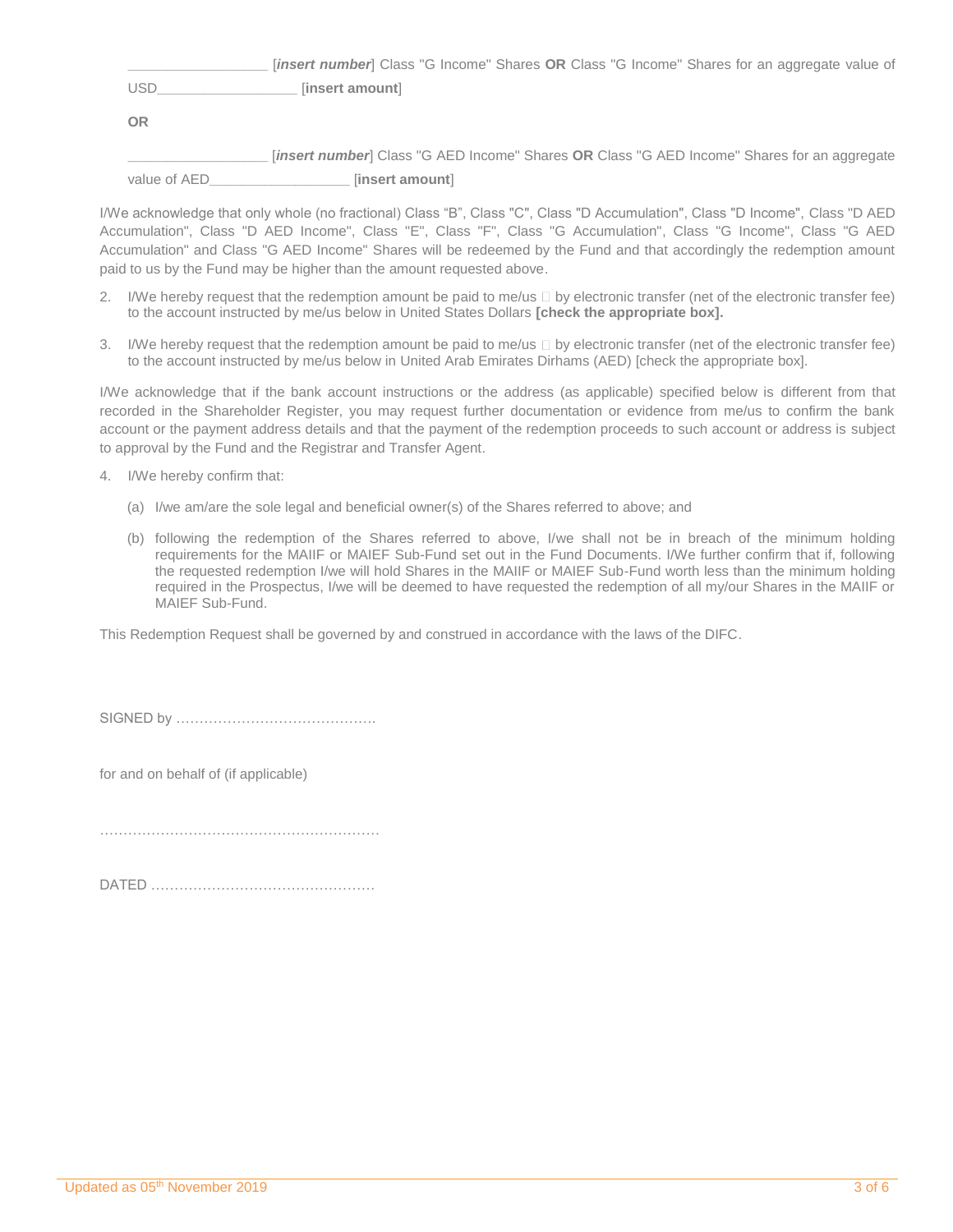| Full name of Shareholder        | <u> 1989 - Andrea Stadt Britain, fransk politik amerikansk politik (d. 1989)</u>                                                                                                                                                                                                                                                                                                                                                    |
|---------------------------------|-------------------------------------------------------------------------------------------------------------------------------------------------------------------------------------------------------------------------------------------------------------------------------------------------------------------------------------------------------------------------------------------------------------------------------------|
| Bank account of the Shareholder | $\frac{1}{2} \left( \frac{1}{\sqrt{2}} \frac{1}{\sqrt{2}} \frac{1}{\sqrt{2}} \frac{1}{\sqrt{2}} \frac{1}{\sqrt{2}} \frac{1}{\sqrt{2}} \frac{1}{\sqrt{2}} \frac{1}{\sqrt{2}} \frac{1}{\sqrt{2}} \frac{1}{\sqrt{2}} \frac{1}{\sqrt{2}} \frac{1}{\sqrt{2}} \frac{1}{\sqrt{2}} \frac{1}{\sqrt{2}} \frac{1}{\sqrt{2}} \frac{1}{\sqrt{2}} \frac{1}{\sqrt{2}} \frac{1}{\sqrt{2}} \frac{1}{\sqrt{2}} \frac{1}{\sqrt{2}} \frac{1}{\sqrt{2}}$ |
| <b>Bank Name</b>                | <u> 1986 - Jan Alexandria (h. 1986).</u><br>1905 - Johann Barnett, fransk politik (h. 1906).                                                                                                                                                                                                                                                                                                                                        |
| <b>Bank Address</b>             | <u> Alexandria de la contrada de la contrada de la contrada de la contrada de la contrada de la contrada de la c</u>                                                                                                                                                                                                                                                                                                                |
| <b>Bank SWIFT</b>               | <u> 1986 - Johann Stein, fransk politiker (d. 1987)</u>                                                                                                                                                                                                                                                                                                                                                                             |
| <b>Bank Account Number</b>      | 1. 이 사이 시간 시간이 있는 것이 아니라 이 사이 사이 사이 사이 사이 사이 사이 시간이 있다.                                                                                                                                                                                                                                                                                                                                                                             |
| Address of the Shareholder      | <u> 1986 - Johann John Stein, markin film ar yn y brenin y brenin y brenin y brenin y brenin y brenin y brenin y</u>                                                                                                                                                                                                                                                                                                                |
|                                 |                                                                                                                                                                                                                                                                                                                                                                                                                                     |
|                                 |                                                                                                                                                                                                                                                                                                                                                                                                                                     |

### FOR INTERNAL USE ONLY

| ORGANISATION         | and the control of the control of the control of the control of the control of the control of the control of the       |  |  |  |
|----------------------|------------------------------------------------------------------------------------------------------------------------|--|--|--|
| RM's TELEPHONE       | <u> 2008 - Andrea Andrew American American American American American American American American American American</u> |  |  |  |
|                      |                                                                                                                        |  |  |  |
|                      |                                                                                                                        |  |  |  |
| <b>MISCELLANEOUS</b> | <u> 1980 - Antonio Alemania, prima postala de la contrada de la contrada de la contrada de la contrada de la con</u>   |  |  |  |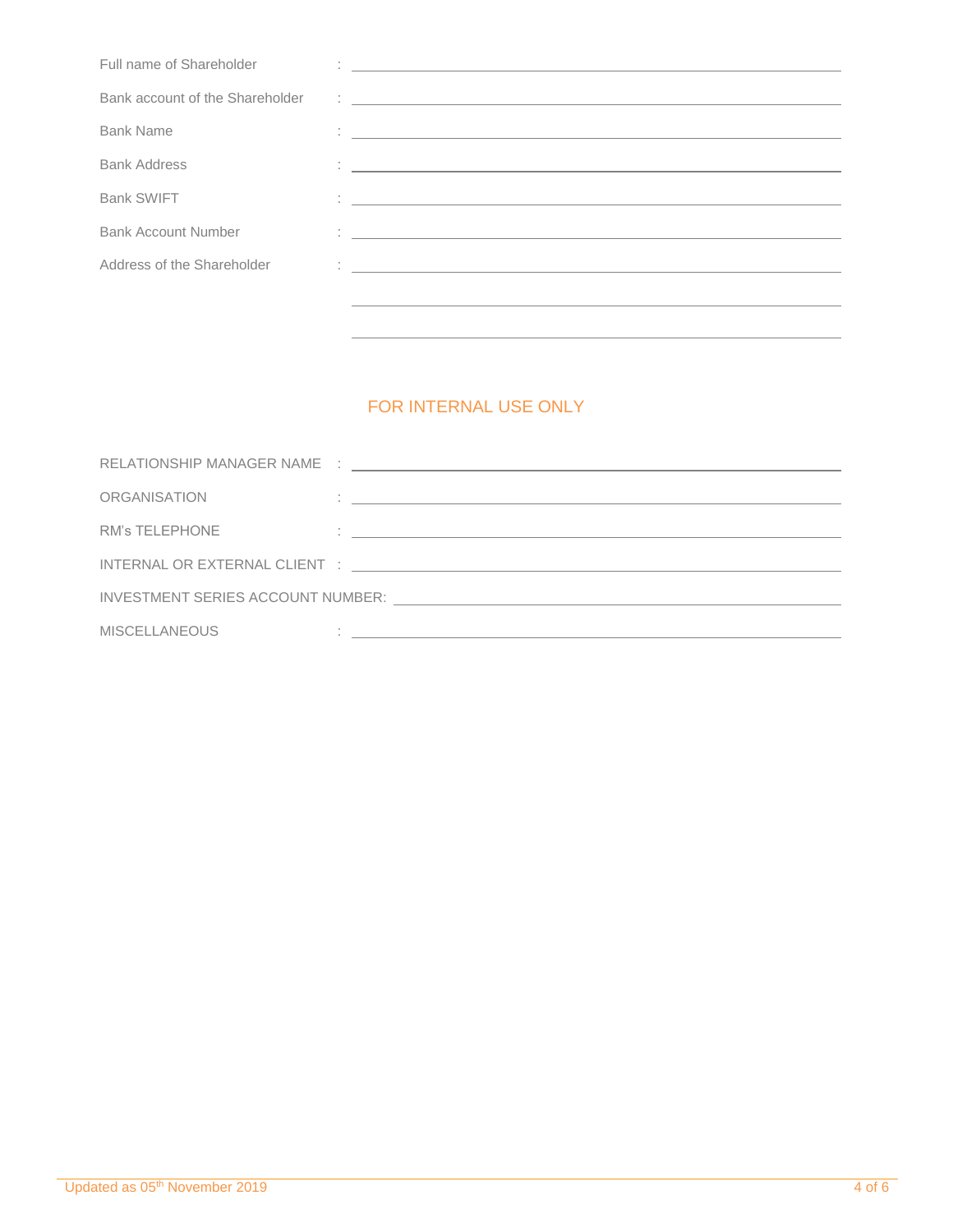#### **Redemption Rights**

Subject to the restrictions provided in the Prospectus and the relevant Annex, any Shareholder may apply for the redemption of some or all of his Shares or of a fixed amount. Shares will be redeemed at the Redemption Price i.e. the Net Asset Value per Share determined as at the Redemption Date less any Dilution Levy. If the value of a Shareholder's holding on the relevant Redemption Date is less than the fixed amount which the Shareholder has applied to redeem, the Shareholder will be deemed to have requested the redemption of all of his Shares.

The Redemption Date for the MAIIF or MAIEF Sub-Fund is each Dealing Day.

#### **Redemption Costs and Expenses**

If the MAIIF or MAIEF Sub-Fund incurs any costs, expenses or losses in respect of any redemption of Shares, including any profit paid or payable or any loss, premium, penalty or expense that may be incurred in liquidating or employing securities, deposits or financing to fund the redemption amount, these may be recovered from the redemption amount payable to the redeeming Shareholder.

#### **Dilution Levy**

In certain circumstances, the value of the property of a Sub-Fund may be reduced as a result of charges incurred in dealings in the Sub-Fund's investments or through dealing in those investments at prices other than the mid-market price (including the cost of professional fees incurred, or expected to be incurred). In order to off-set this effect, known as "dilution", and the consequent potential adverse effect on the remaining Shareholders in the relevant Sub-Fund, the Fund Manager has the power to charge a "dilution levy" when Shares are redeemed. It is not, however, possible to predict accurately whether dilution will occur at any future point in time.

Any dilution levy charged must be fair to all Shareholders within the relevant Sub-Fund. The charging of a dilution levy will effectively reduce the Redemption Price of the relevant Shares being redeemed. If charged, the dilution levy would be paid to the Fund and would become the property of the relevant Sub-Fund thus protecting the value of the Shares of the remaining Shareholders in that Sub-Fund.

#### **Prior Notice Requirements**

The Fund Manager may in its discretion refuse to accept any Redemption Request received after the first day of any prior notice period specified in the relevant Annex.

In respect of the MAIIF or MAIEF Sub-Fund, no Redemption Request will be accepted unless the application is received at least two Business Days prior to the desired Redemption Date. Redemption Requests received after such deadline will be dealt with on the next Redemption Date after the desired Redemption Date. The Fund Manager may in its discretion waive this requirement.

#### **Minimum holding Period**

The Fund Manager may in its discretion determine that no Redemption Request will be accepted before the expiration of a minimum holding period specified in the relevant Annex. The Fund Manager may, subject to observing the principle of equal treatment of Shareholders, waive or reduce any minimum holding period requirement at any time in their discretion or if required by applicable law.

There is no minimum holding period in respect of the MAIIF or MAIEF Sub-Fund.

#### **Minimum holding Amount**

If as a result of a redemption, the value of a Shareholder's holding would become less than the minimum holding amount specified in the relevant Annex, the Fund Manager may decide to compulsorily redeem all Shares from that Shareholder. Before any such compulsory redemption, each Shareholder concerned will receive one month's prior notice to increase his holding above the applicable minimum holding amount at the applicable Net Asset Value per Share.

In respect of the MAIIF or MAIEF Sub-Fund, if, following the requested redemption a Shareholder will hold Shares in the MAIIF or MAIEF Sub-Fund worth less than the minimum holding, the Shareholder will be deemed to have requested the redemption of all his Shares.